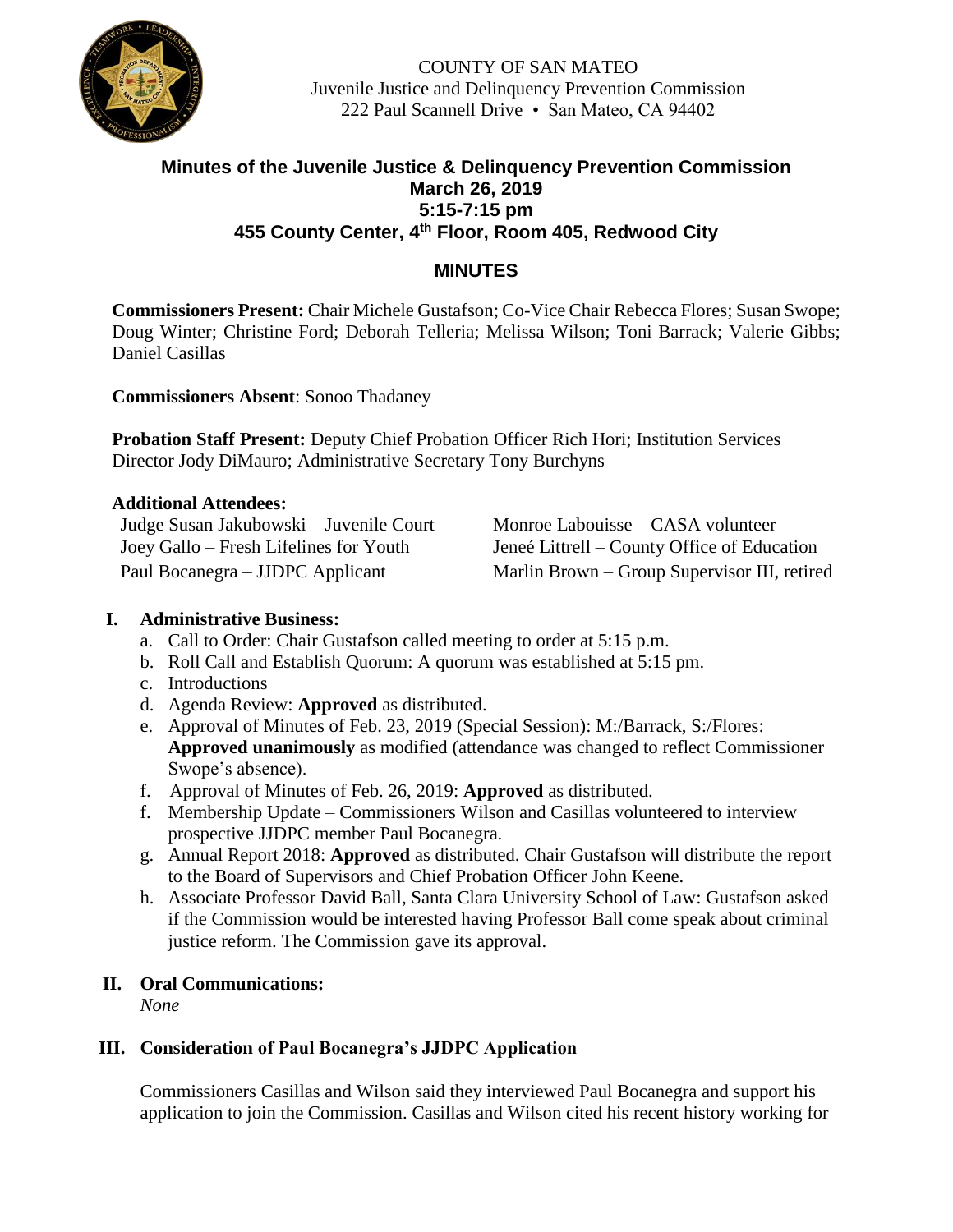Human Rights Watch as an important factor. They also reported that Mr. Bocanegra is currently on parole in San Mateo County.

Gustafson said Mr. Bocanegra served many years in prison after being sentenced to life without parole for a crime he committed as a juvenile. However, he was resentenced and eventually granted parole under juvenile justice reform laws in California that give a second chance to some people who were under 18 at the time of their crime and were sentenced to life without parole. Gustafson said she agrees with Casillas and Wilson that Mr. Bocanegra's experience in the justice system and current outreach work with at-risk youth would be of value to the Commission.

Commissioner Ford expressed concerns about Mr. Bocanegra's application. She requested more time to consider the matter and asked that the Commission receive further information about the specific offenses Mr. Bocanegra was convicted of, his parole period and parole conditions, and whether his parole status would restrict him from entering San Mateo County's juvenile detention facilities as a commissioner.

Juvenile Hall Director Jody DiMauro said Mr. Bocanegra would not be allowed to enter the Juvenile Hall without Chief Probation Officer John Keene's explicit permission.

Mr. Bocanegra stated to the Commission he currently visits state prisons in his work with Human Rights Watch, but he has not been into a Juvenile Hall.

Gustafson asked Mr. Bocanegra if he would object to Chief Keene possibly interviewing him or his parole officer to determine if he could enter the Juvenile Hall. Mr. Bocanegra indicated he would not object.

The Commission deferred action on Mr. Bocanegra's application until the April 30, 2019 meeting to allow time to get more information about the offense(s) he was convicted of, his parole period and parole conditions, and his parole officer's name.

Mr. Bocanegra told the Commission he was convicted to a first-degree, gang-related homicide at the age of 17. He said he was sentenced to life without parole but later resentenced under changes to the penal code.

#### **IV. Recognition of Group Supervisor III Marlin Brown**

The Commission presented a certificate of appreciation to Group Supervisor III Marlin Brown, who retired on March 26, 2019 after working in Juvenile Hall for more than 20 years.

#### **V. Update on Camp Glenwood/Phoenix Reentry Program**

DiMauro said there were only two Glenwood commits remaining in custody. After those youth are released, she said the Probation Department will develop the new Phoenix Reentry Program (a.k.a. PREP) using Glenwood Elm Program framework as a jumping off point. She said the overarching goal is to provide more reentry services to more youth in the facility.

Deputy Chief Probation officer Rich Hori added Juvenile Probation Officers will work within the reentry program, coordinating with the courts, Juvenile Hall staff, and service providers to help develop and evaluate reentry plans for each youth.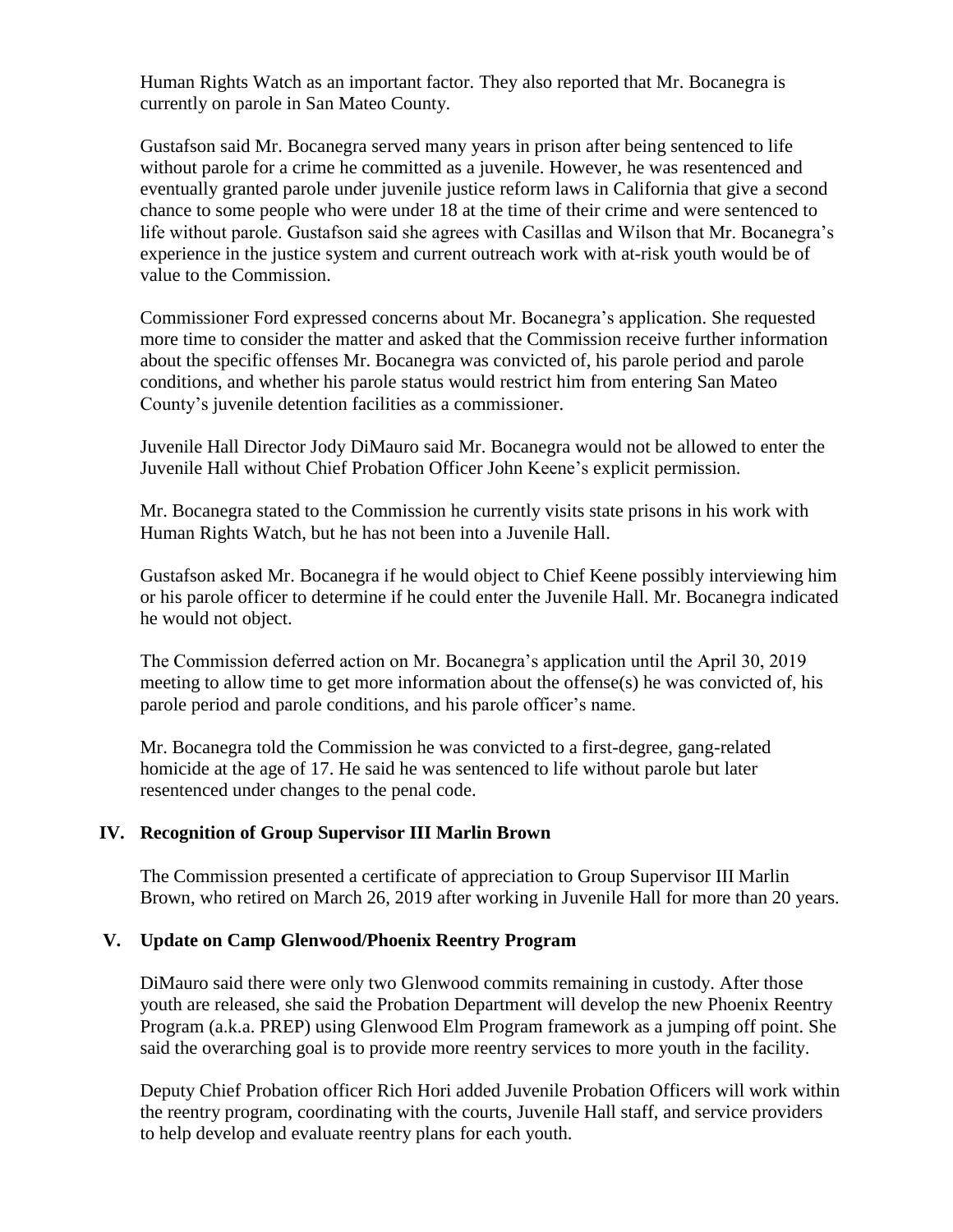Judge Jakubowski said the reentry approach reflects where Juvenile Justice is headed.

Jeneé Littrell, Associate Superintendent of Student Services for the County Office of Education, said Gateway Community School will remain an option for students transitioning from custody to their home districts. She said youth being released from the reentry program may finish out their semester at Gateway to ensure a smoother transition back to their home district. She also said the Office of Education is engaging with local school districts to get them more involved in the reentry process.

DiMauro said youth in the PREP program may be able to earn home passes for good behavior. She also said the youth may be able to go out in the community for job interviews, et cetera, at the direction of the court.

DiMauro said the length of the PREP program may be individualized for each youth depending on his/her needs. She said she may have more information to share about the program's structure at the next JJDPC meeting.

## **VI. County Office of Education**

Littrell gave a presentation on the Court and Community Schools Program's Local Control Accountability Plan (LCAP) – a yearly strategic plan with instructional goals tied to school spending. The County Office is in the process of updating the Court and Community Schools Program's LCAP, and Littrell sought feedback from the Commission in three areas: Instruction, Parent family engagement, and services for foster youth. She circulated sheets with questions seeking the Commission's input. The questions were:

- What does a healthy and successful student look like when he or she transitions to his or her future?
- What practical skills should a student have when he or she moves on from the Court and Community school program?
- What academic skills, experiences or concepts should a student have when he or she is in the Court and Community School Program?

Commissioner Swope asked if Positive Behavior Interventions and Supports (PBIS) was being used across the Court and Community Schools Program. PBIS training was one of last year's LCAP goals and was meant to develop common language and behavior expectations in classrooms. Littrell said PBIS has been implemented at Gateway Community School but is still being developed in Court Schools program. However, she added the school staff has seen a drop in bad behavior due to the creation of the C.A.R.E. program last school year.

Littrell spoke about the importance of improving student attendance in all schools to avoid the costs of chronic absenteeism. By code, she said the County Office authorizes and trains child welfare and attendance officials in each district. The County Office also tracks key performance indicators in each district related to academics, school climate and attendance. Based on these measures, she said several districts need added supports to improve attendance. One challenge is that San Mateo County lacks a robust student attendance enforcement program to hold families accountable. The County Office has a Student Attendance Review Board (SARB) which meets once a month to review a limited number of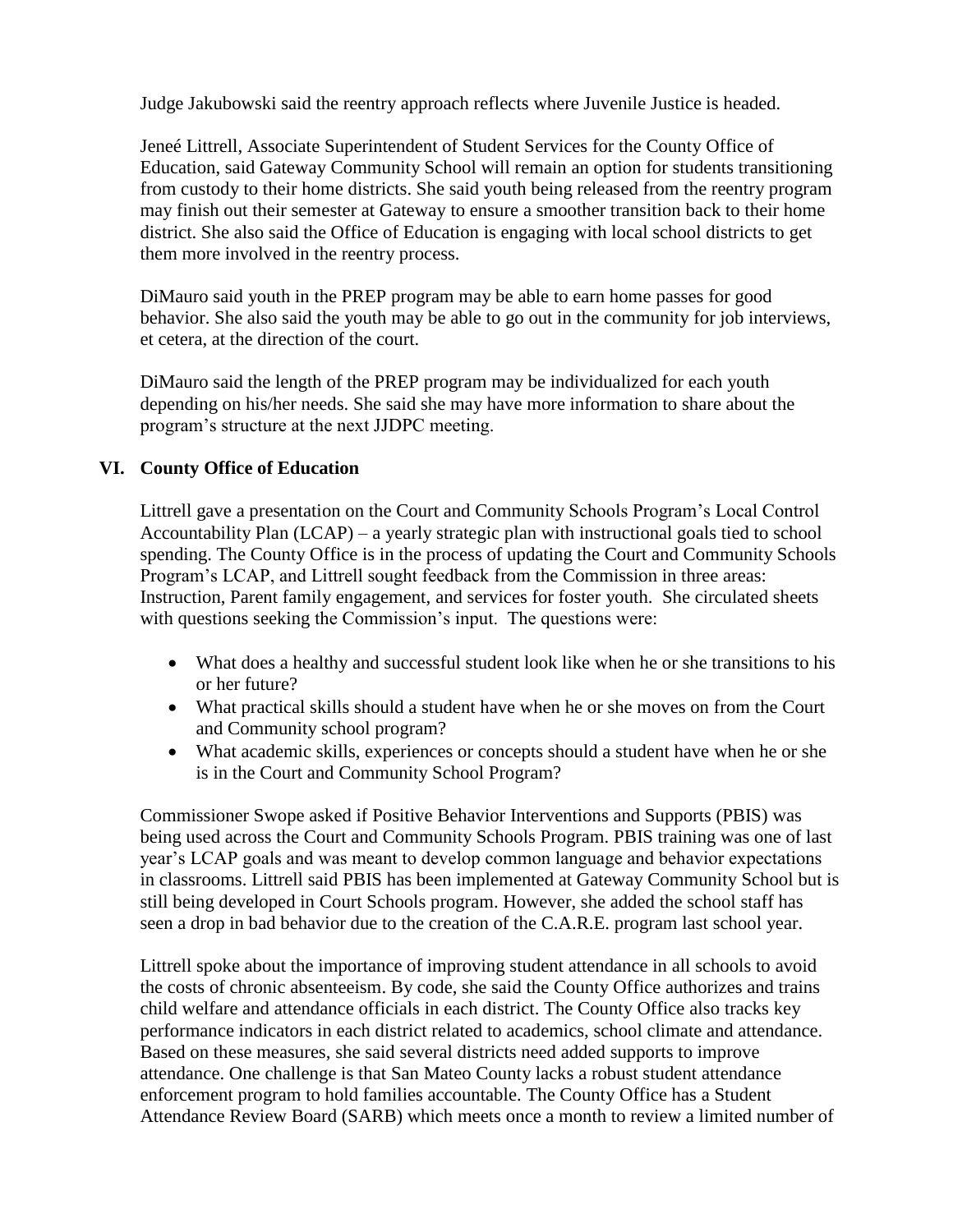cases. Littrell said it would be great to have Commission support to expand the program to provide more support to the districts.

Littrell said the County Office of Education has strengthened its supports to school districts to ensure students at Gateway and Canyon Oaks receive proper special education services if found eligible.

## **VII. Private Defender Program Remarks and Discussion**

*No report*.

#### **VIII. Court Remarks and Discussion**

Judge Jakubowski said there has been discussion between the Courts and the County Office of Education about having liaisons from each school district to help students transition from court schools back to public schools in their communities.

#### **IX. Youth Commission Update**

*No Report.*

#### **X. Probation Update**

Director Jody DiMauro reported the following juvenile detention populations:

Juvenile Hall: 63 boys, 7 girls Weekenders: 1 Camp Kemp: 4 girls, including 1 girl from Sonoma County Girl Empowerment Program: 8 girls Camp Glenwood: 1 boy (housed at the Juvenile Hall)

Deputy Chief Rich Hori reported there are 14 youth in Placement, all in California.

Commissioner Casillas asked if the Probation Department could provide age and race data for juveniles in custody. DiMauro said she would check to see if the Department can provide that information at future JJDPC meetings.

DiMauro said the Juvenile Hall is in the process of hiring more Group Supervisors. She also said she is looking to fill at least two first line manager jobs that are vacant. She will also be working with the Court and Community Schools staff to appoint a permanent Group Supervisor to Gateway Community School.

Commissioner Casillas asked Deputy Chief Hori approximately how many youth are on probation in the County. Hori said as of last month, there were about 290.

Commissioner Casillas asked how many probation officers the Department has. Hori said the Juvenile Division has about 40. Hori pointed out probation officers perform several duties and not all of them supervise caseloads.